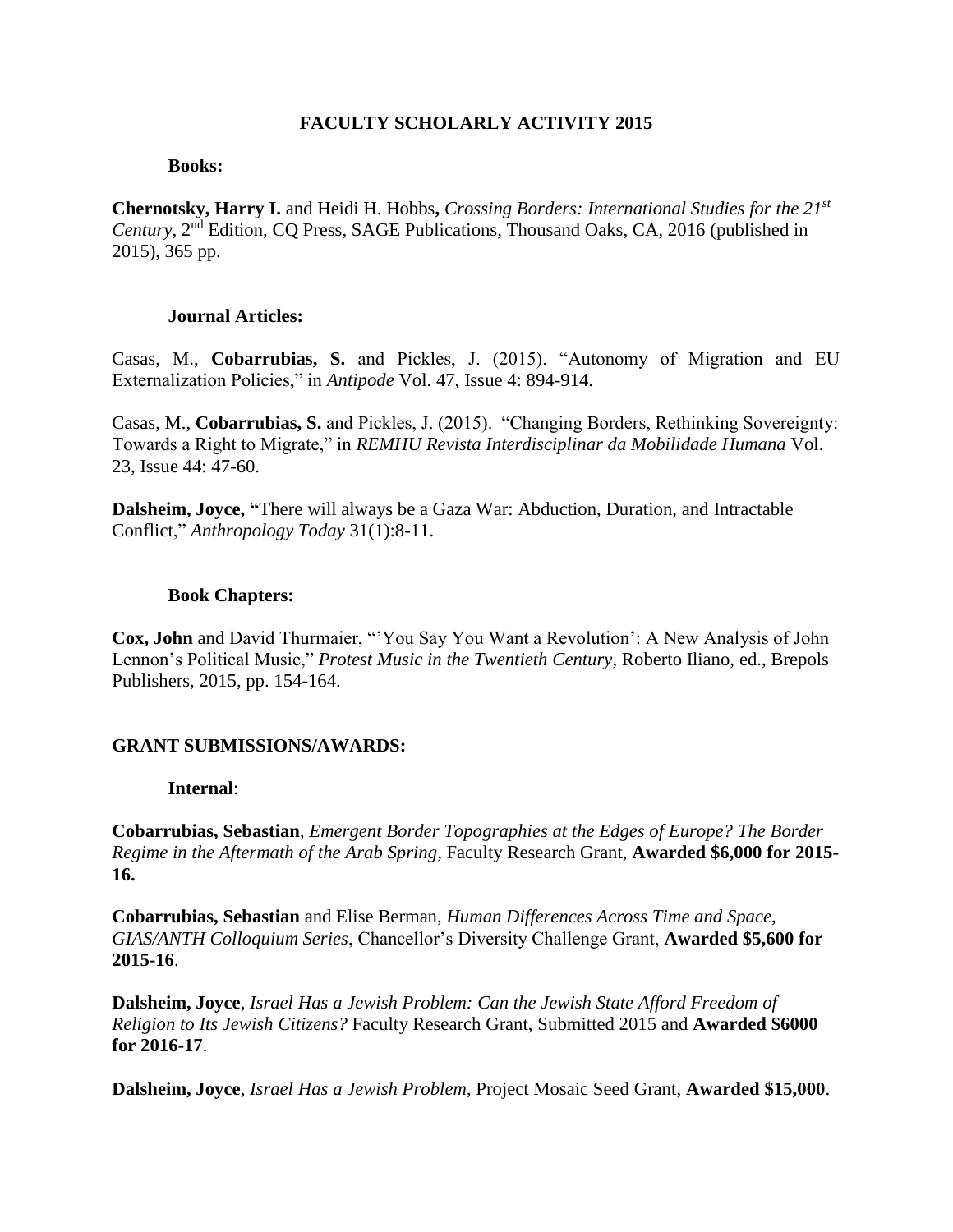**Khoury, Amal**, *The ISIS Threat: An Alternative Approach,* Faculty Research Grant, Resubmitted 2015, \$5600, **Not Funded**.

### **External:**

**Cox, John** (and Sarah Minslow), *Dialogues on the Experience of War,* National Endowment for the Humanities, \$99,654, **Not Funded**.

**Dalsheim, Joyce** (and Gregory Starrett, Mirsad Hadzikadic, Sabina Cehajic-Clancy), *Everyday Peace: Toward Local Solutions in Conflict and Post-War Societies, an Interdisciplinary Approach,* Submitted to NSF-IBSS, \$710,659, **Pending**.

**Dalsheim, Joyce,** *Freedom of Religion for Jewish Israelis,* Wenner-Gren Foundation, \$19,900, **Not Funded**.

**Dalsheim, Joyce**, *Israel Has a Jewish Problem: Can the State Afford Freedom of Religion to Its Jewish Citizens?* Wenner-Gren Foundation, \$19,900, **Pending**.

**Dalsheim, Joyce,** *Israel Has a Jewish Problem: Can the State Afford Freedom of Religion to Its Jewish Citizens?* American Council of Learned Societies Fellowship, \$35,000, **Not Funded**.

**Dalsheim, Joyce,** Residential fellowship for writing book manuscript, *Israel Has a Jewish Problem: Can the State Afford Freedom of Religion to Its Jewish Citizens?* School of Advanced Research, Residential Fellowship, \$40,000, **Not Funded**.

# **CONFERENCE PARTICIPATION:**

# **Chernotsky, Harry**

Roundtable Organizer, Chair & Panelist: "Global Citizenship and the Core International Studies Curriculum," International Studies Association, Annual Meeting, New Orleans, LA, February 2015.

Workshop Presentation: "Paradiplomacy and Subnational Foreign Policy in the United States," Paradiplomacy Working Group, International Studies Association, Annual Meeting, New Orleans, LA, February 2015.

### **Cobarrubias, Sebastian**

Presentation and Participant: *Colonialismo Interno y PENINSULA* [*Internal Colonialism and PENINSULA* research groups], Reina Sofia Museum of Contemporary Art/ Museum of Contemporary Art-Cantabria, Selaya, Spain, July 2015.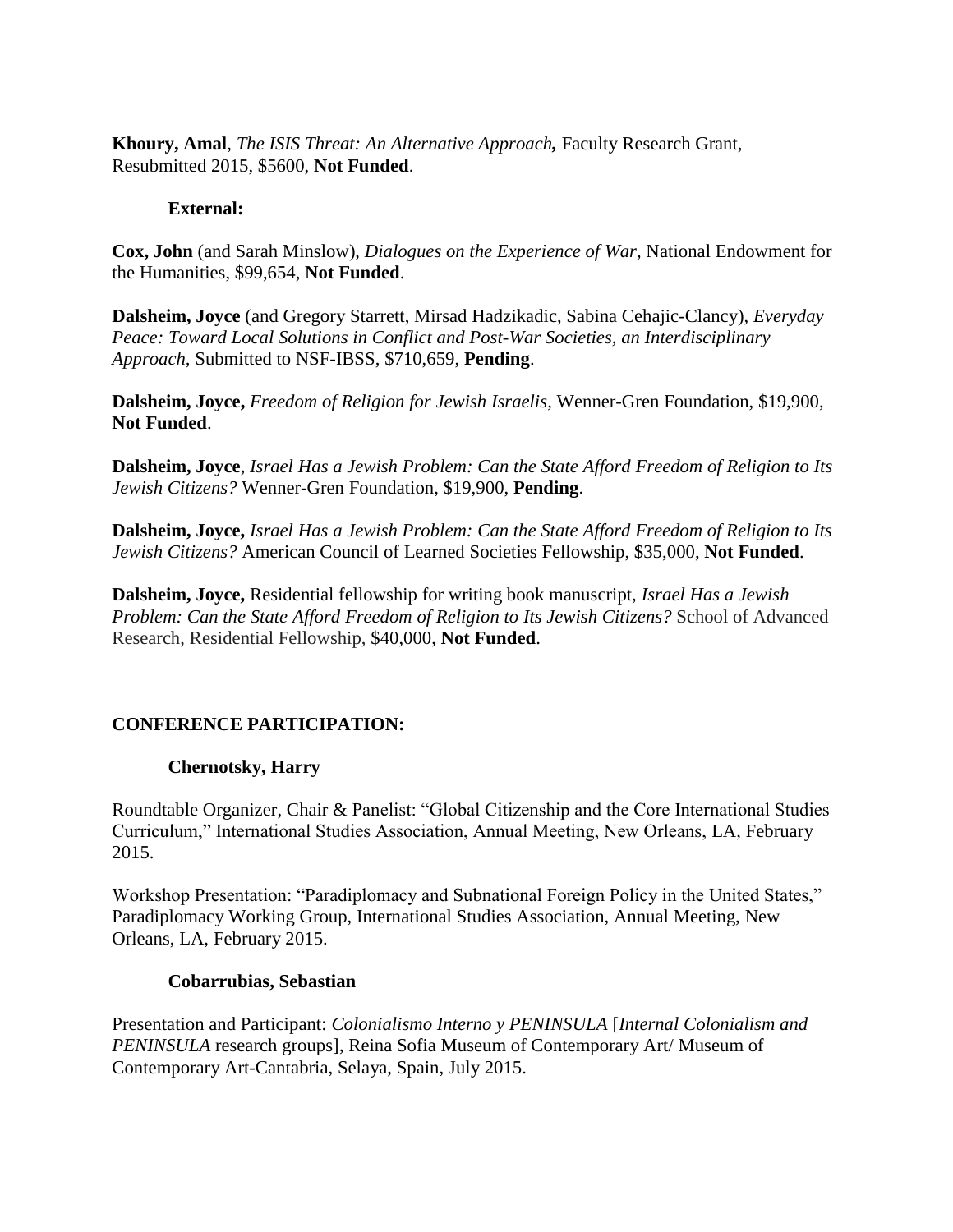Presentation and Participant: *The European Question: Postcolonial Perspectives on Migration, Nation and Race* Research Group Meeting, King's College, London, July 2015.

# **Cox, John**

Workshop Co-organizer and Panel Discussant: Southeast German Studies Consortium Workshop, Charlotte, NC, March 2015.

Paper: "Resistance to Genocide: Toward a Comparative Understanding," Genocide in World History Conference, World History Association, Bryant University, Bryant, RI, October 2015.

Invited Lecture: "Resistance in Buchenwald: Complexities and Mythologies, 1937-1989," Departments of History and German Language, Davidson College, Davidson, NC, April 2015.

Invited Lecture: "Did They Fight Back? Jewish Resistance, Resilience, and Survival Strategies During the Holocaust," 14<sup>th</sup> Annual Martin and Doris Rosen Summer Symposium, Appalachian State University, Boone, NC, July 2015.

Invited Keynote Lecture: "The Legacy of the Holocaust for Today: Racism and Genocide Yesterday and Today, 14<sup>th</sup> Annual Martin and Doris Rosen Summer Symposium, Appalachian State University, Boone, NC, July 2015.

# **Dalsheim, Joyce**

Roundtable Organizer and Participant: "The Jewish Question Again: Palestine, Europe, and the Elementary Structures of Expulsion," American Anthropological Association, Annual Meeting, Denver, CO, November 2015.

Roundtable Participant: "The Secular and Secularism," Middle East Studies Association, Annual Meeting, Denver, CO, November 2015.

Roundtable Participant: "New Directions in Research on Israeli Settlements in the Post-1967 Period," Association of Israel Studies, Annual Meeting, Montreal,Canada. June 2015.

Panel Co-organizer: "On Emergence, Emergencies, and Durations: Crisis, Threat, and Temporality," American Ethnological Society Meeting, San Diego, CA, March 2015.

Invited Lecture: "Producing Spoilers: Peacemaking and the Production of Enmity in a Secular Age," Graduate Seminar on Anthropology of the Middle East, Harvard University, September 2015.

Invited Lecture: "Goat Surveillance, God's Biopower, and the Failed Promises of Sovereignty," *The Everyday Lives of Sovereignty: Contests and Conflicts in a Transnational Era,* Peace Research Institute, Nicosia, Cyprus. October 2015.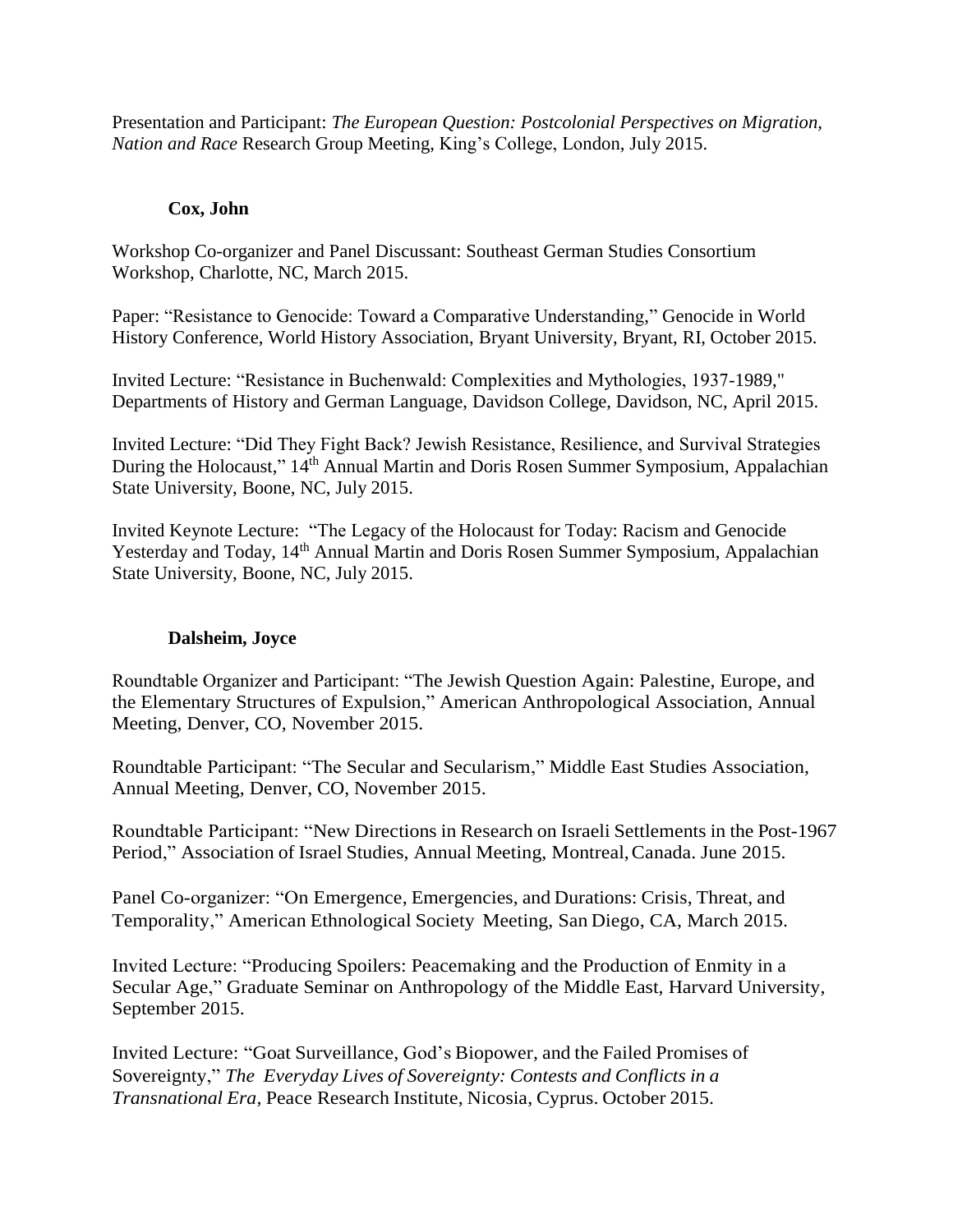### **Khoury, Amal**

Paper: "A Critical Approach to the Representation of Islamic Resurgence: A Call for a Deessentialized Understanding," International Studies Association Annual Meeting, New Orleans, LA, February 2015.

Panel Chair and Discussant: "NGOs and Human Rights," International Studies Association, Annual Meeting, New Orleans, LA, February 2015.

Panel Chair and Discussant: "Transnational Justice as a Multi-disciplinary Theme," International Studies Association, Annual Meeting, New Orleans, LA, February 2015.

### **Green, Garth** (non-tenure track)

Participant: "The Right to Food: Power, Policy, Politics in the 21<sup>st</sup> Century," University of Vermont Food Systems Summit, Burlington, VT, June 2015.

### **SCHOLARLY/ PROFESSIONALSERVICE:**

### **Chernotsky, Harry**

Executive Committee: International Studies Association, International Education Section.

### **Cobarrubias, Sebastian**

Essay co-author: "La venganza de la tesis Precario-Migrante," *Marea Granate* organization of Spanish Emigrants.

Journal Manuscript Review: *Geopoliticas.*

Official Evaluator: Agencia Nacional de Evaluacion de Propuestas [National Agency for Proposal Evaluations], Ministry of Economy and Competitiveness, Spain.

**Cox, John**

Editorial Board: *Journal of Jewish Identities*.

**Dalsheim, Joyce**